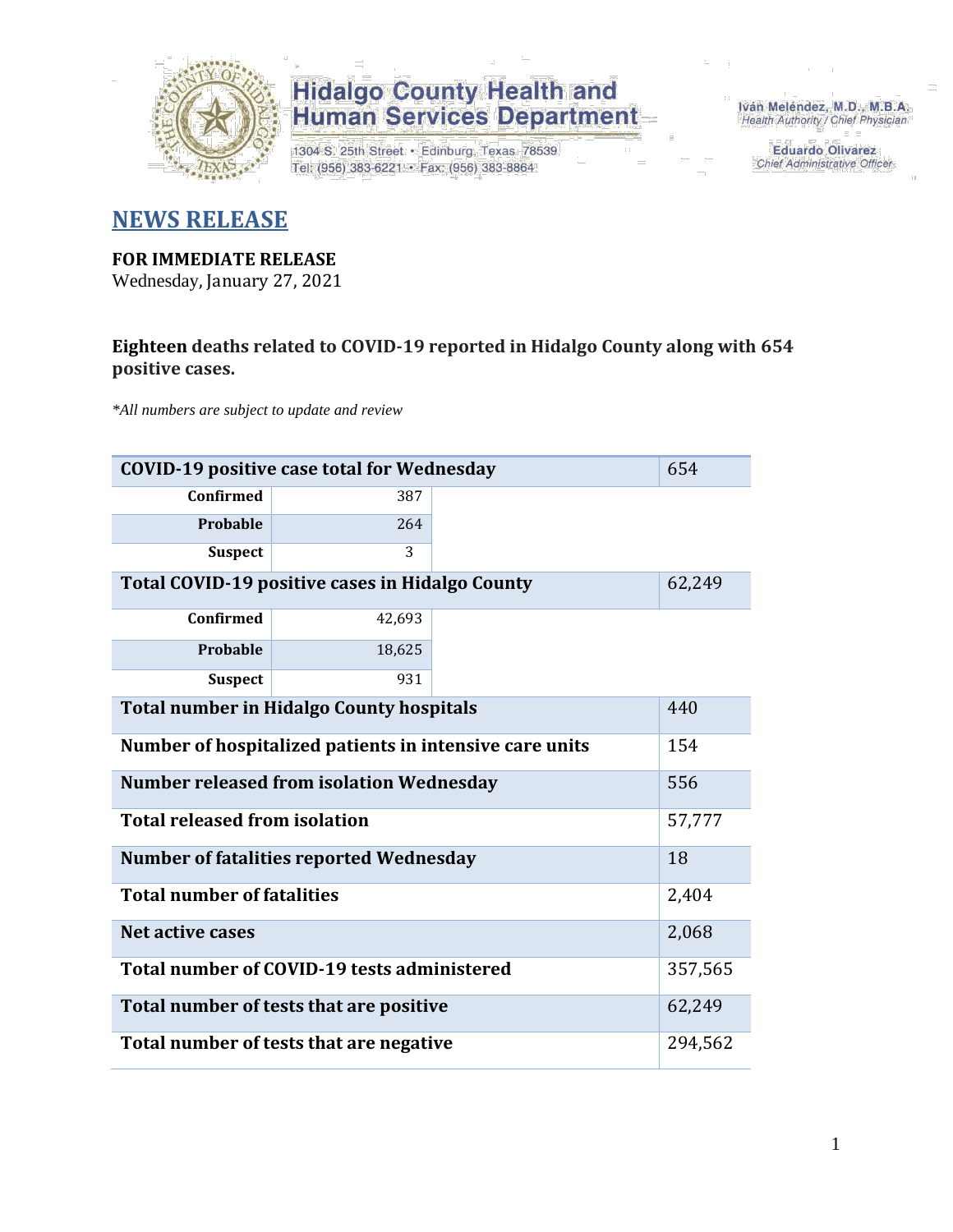

1304 S. 25th Street · Edinburg, Texas 78539 Tel: (956) 383-6221 · Fax: (956) 383-8864

Iván Meléndez, M.D., M.B.A. Health Authority / Chief Physician

> **Eduardo Olivarez** Chief Administrative Officer

*Hidalgo County uses the case status definition provided by the Texas Department of State Health Service's 2020 Epi Case Criteria Guide revised November 2020.*

- *1. Confirmed: A person who has tested positive through a molecular or PCR (oral or nasal swabs) test that looks for the presence of the virus's genetic material.*
- *2. Probable: A person who meets presumptive laboratory evidence through detection of COVID-19 by antigen test in a respiratory specimen.*
- *3. Suspect: A person who meets supported laboratory evidence through detection of specific antibodies in serum, plasma, whole body, and no prior history of being confirmed or probable case.*

*For more information of case status definition for COVID-19, please refer to:*

[https://www.dshs.state.tx.us/IDCU/investigation/epi-case-criteria-guide/2020-Epi-Case-Criteria-](https://www.dshs.state.tx.us/IDCU/investigation/epi-case-criteria-guide/2020-Epi-Case-Criteria-Guide.pdf)[Guide.pdf](https://www.dshs.state.tx.us/IDCU/investigation/epi-case-criteria-guide/2020-Epi-Case-Criteria-Guide.pdf)

The deaths include:

|                  | Age   | Gender | <b>City</b> |    | Age   | Gender | <b>City</b>    |
|------------------|-------|--------|-------------|----|-------|--------|----------------|
| $\mathbf{1}$     | 60s   | Female | Alamo       | 10 | 30s   | Male   | McAllen        |
| $\mathbf{2}$     | $70+$ | Male   | Alamo       | 11 | 60s   | Female | McAllen        |
| 3                | 50s   | Male   | Donna       | 12 | 60s   | Female | McAllen        |
| $\boldsymbol{4}$ | $70+$ | Female | Donna       | 13 | $70+$ | Female | McAllen        |
| 5                | 40s   | Male   | Edinburg    | 14 | $70+$ | Female | McAllen        |
| 6                | 50s   | Male   | Edinburg    | 15 | $70+$ | Male   | McAllen        |
| 7                | 60s   | Male   | Edinburg    | 16 | $70+$ | Male   | Mercedes       |
| 8                | 60s   | Male   | Edinburg    | 17 | $70+$ | Male   | <b>Mission</b> |
| 9                | $70+$ | Female | Edinburg    | 18 | $70+$ | Female | San Juan       |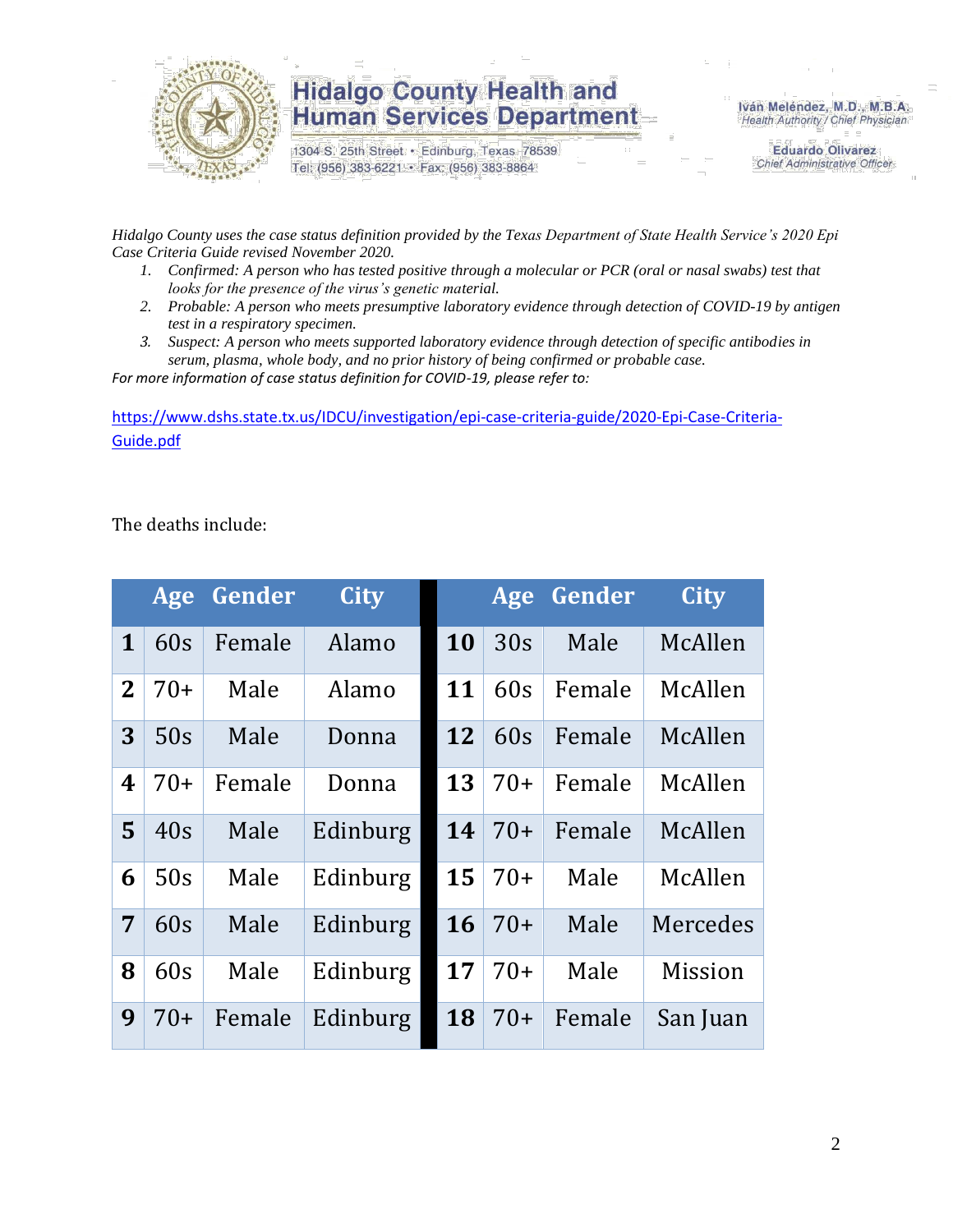

1304 S. 25th Street · Edinburg, Texas 78539 Tel: (956) 383-6221 · Fax: (956) 383-8864

Iván Meléndez, M.D., M.B.A.<br>Health Authority / Chief Physician

**Eduardo Olivarez** Chief Administrative Officer

Wednesday, January 27, 2021 positive cases include:

|                         | Age<br><b>Range</b> | <b>Gender</b>           | <b>City</b> |     | Age<br><b>Range</b> | <b>Gender</b>           | <b>City</b> |     | Age<br><b>Range</b> | <b>Gender</b>             | <b>City</b> |
|-------------------------|---------------------|-------------------------|-------------|-----|---------------------|-------------------------|-------------|-----|---------------------|---------------------------|-------------|
| $\mathbf{1}$            | $0 - 19$            | M                       | Alamo       | 219 | $0 - 19$            | ${\bf F}$               | McAllen     | 437 | 40s                 | ${\bf F}$                 | Mission     |
| $\overline{2}$          | $0 - 19$            | M                       | Alamo       | 220 | $0 - 19$            | $\mathbf M$             | McAllen     | 438 | 40s                 | M                         | Mission     |
| 3                       | 20s                 | $\mathbf M$             | Alamo       | 221 | $0 - 19$            | $\mathbf M$             | McAllen     | 439 | 40s                 | ${\bf F}$                 | Mission     |
| $\boldsymbol{4}$        | 20s                 | ${\bf F}$               | Alamo       | 222 | $0 - 19$            | $\rm F$                 | McAllen     | 440 | 40s                 | $\boldsymbol{\mathrm{F}}$ | Mission     |
| $\overline{\mathbf{5}}$ | 20s                 | ${\bf F}$               | Alamo       | 223 | $0 - 19$            | $\rm F$                 | McAllen     | 441 | 40s                 | ${\bf F}$                 | Mission     |
| $\boldsymbol{6}$        | 30s                 | ${\bf F}$               | Alamo       | 224 | $0 - 19$            | $\mathbf M$             | McAllen     | 442 | 40s                 | ${\bf F}$                 | Mission     |
| $\sqrt{7}$              | 30s                 | $\overline{\mathrm{F}}$ | Alamo       | 225 | $0 - 19$            | $\overline{\mathrm{F}}$ | McAllen     | 443 | 40s                 | $\mathbf M$               | Mission     |
| ${\bf 8}$               | 40s                 | ${\bf F}$               | Alamo       | 226 | $0 - 19$            | $\mathbf M$             | McAllen     | 444 | 40s                 | ${\bf F}$                 | Mission     |
| $\overline{9}$          | 40s                 | $\overline{\mathrm{F}}$ | Alamo       | 227 | $0 - 19$            | $\overline{F}$          | McAllen     | 445 | 40s                 | $\overline{\mathrm{F}}$   | Mission     |
| 10                      | 40s                 | ${\bf F}$               | Alamo       | 228 | $0 - 19$            | $\rm F$                 | McAllen     | 446 | 40s                 | ${\bf F}$                 | Mission     |
| 11                      | 40s                 | $\rm F$                 | Alamo       | 229 | $0 - 19$            | $\mathbf M$             | McAllen     | 447 | 50s                 | ${\bf F}$                 | Mission     |
| 12                      | 40s                 | M                       | Alamo       | 230 | $0 - 19$            | $\overline{F}$          | McAllen     | 448 | 50s                 | $\overline{\mathrm{F}}$   | Mission     |
| 13                      | 40s                 | ${\bf F}$               | Alamo       | 231 | $0 - 19$            | $\mathbf M$             | McAllen     | 449 | 50s                 | ${\bf F}$                 | Mission     |
| 14                      | 50s                 | ${\bf F}$               | Alamo       | 232 | $0 - 19$            | $\mathbf M$             | McAllen     | 450 | 50s                 | $\rm F$                   | Mission     |
| 15                      | 60s                 | $\overline{\mathrm{F}}$ | Alamo       | 233 | $0 - 19$            | $\overline{F}$          | McAllen     | 451 | 50s                 | M                         | Mission     |
| 16                      | 60s                 | ${\bf F}$               | Alamo       | 234 | $0 - 19$            | $\rm F$                 | McAllen     | 452 | 50s                 | M                         | Mission     |
| 17                      | $70+$               | ${\bf F}$               | Alamo       | 235 | $0 - 19$            | $\mathbf M$             | McAllen     | 453 | 50s                 | $\rm F$                   | Mission     |
| 18                      | $70+$               | $\mathbf M$             | Alamo       | 236 | $0 - 19$            | $\mathbf M$             | McAllen     | 454 | 60s                 | M                         | Mission     |
| 19                      | $0 - 19$            | ${\bf F}$               | Alton       | 237 | $0 - 19$            | $\mathbf M$             | McAllen     | 455 | 60s                 | ${\bf F}$                 | Mission     |
| 20                      | $0 - 19$            | M                       | Alton       | 238 | $0 - 19$            | $\rm F$                 | McAllen     | 456 | 60s                 | $\rm F$                   | Mission     |
| 21                      | $0 - 19$            | M                       | Alton       | 239 | $0 - 19$            | $\overline{F}$          | McAllen     | 457 | 60s                 | $\mathbf M$               | Mission     |
| 22                      | 20s                 | $\mathbf M$             | Alton       | 240 | $0 - 19$            | $\mathbf M$             | McAllen     | 458 | 60s                 | M                         | Mission     |
| 23                      | 20s                 | M                       | Alton       | 241 | $0 - 19$            | $\overline{F}$          | McAllen     | 459 | 60s                 | M                         | Mission     |
| 24                      | 20s                 | M                       | Alton       | 242 | $0 - 19$            | $\rm F$                 | McAllen     | 460 | 60s                 | M                         | Mission     |
| 25                      | 30s                 | ${\bf F}$               | Alton       | 243 | $0 - 19$            | $\rm F$                 | McAllen     | 461 | 60s                 | $\mathbf M$               | Mission     |
| 26                      | 30s                 | $\mathbf M$             | Alton       | 244 | $0 - 19$            | $\rm F$                 | McAllen     | 462 | 60s                 | $\rm F$                   | Mission     |
| 27                      | 40s                 | ${\bf F}$               | Alton       | 245 | $0 - 19$            | $\mathbf M$             | McAllen     | 463 | 60s                 | ${\bf F}$                 | Mission     |
| 28                      | 50s                 | $\rm F$                 | Alton       | 246 | $0 - 19$            | $\mathbf M$             | McAllen     | 464 | $70+$               | $\rm F$                   | Mission     |
| 29                      | 50s                 | $\mathbf M$             | Alton       | 247 | $0 - 19$            | $\mathbf M$             | McAllen     | 465 | $70+$               | ${\bf F}$                 | Mission     |
| 30                      | 50s                 | $\mathbf M$             | Alton       | 248 | $0 - 19$            | $\rm F$                 | McAllen     | 466 | $70+$               | $\overline{\mathrm{F}}$   | Mission     |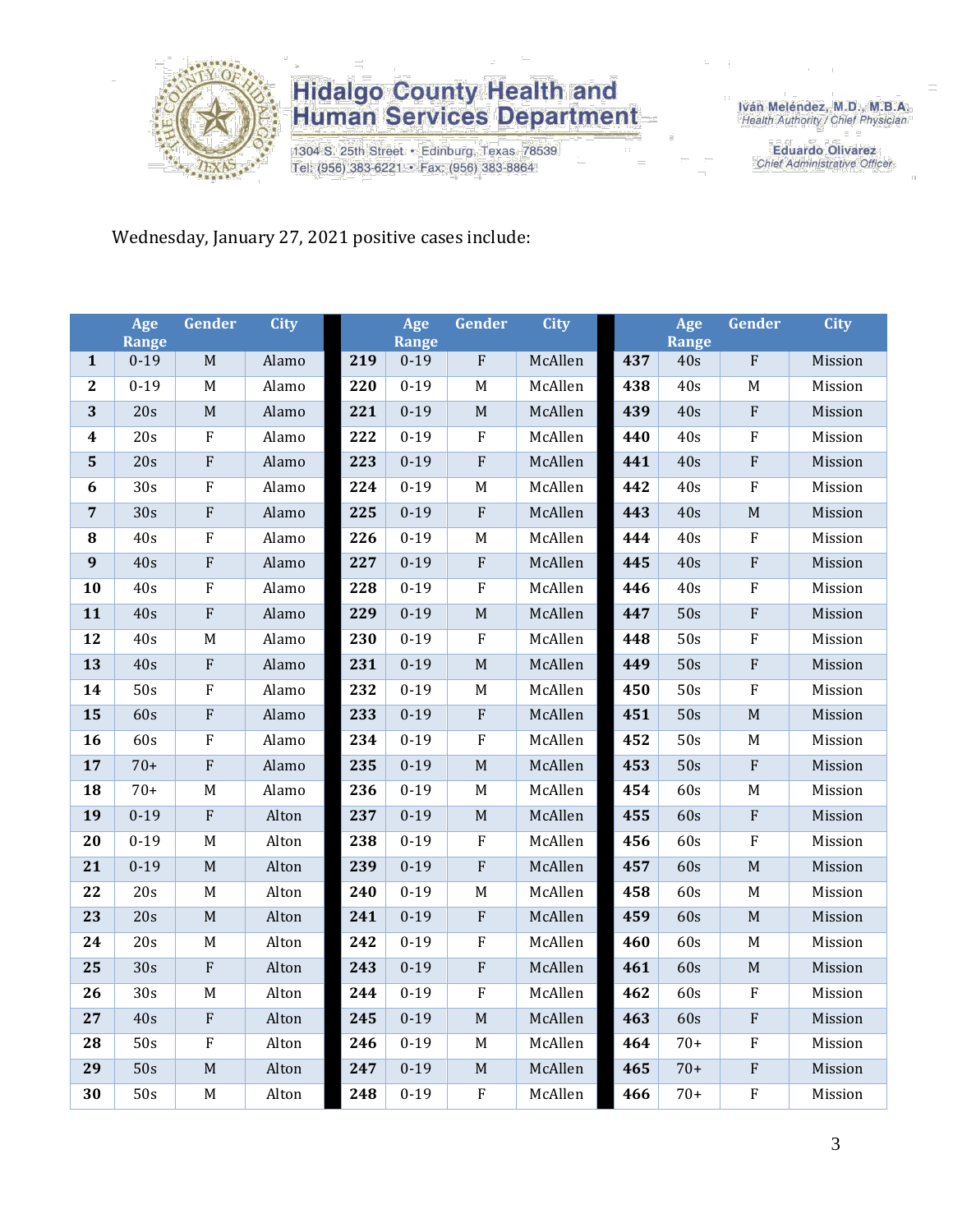

1304 S. 25th Street · Edinburg, Texas 78539 Tel: (956) 383-6221 · Fax: (956) 383-8864

Iván Meléndez, M.D., M.B.A.<br>Health Authority / Chief Physician

**Eduardo Olivarez** Chief Administrative Officer

| 31 | $0 - 19$ | $\mathbf M$               | Donna    | 249 | 20s             | $\mathbf{F}$              | McAllen | 467 | $70+$    | M                         | Mission |
|----|----------|---------------------------|----------|-----|-----------------|---------------------------|---------|-----|----------|---------------------------|---------|
| 32 | $0 - 19$ | M                         | Donna    | 250 | 20s             | M                         | McAllen | 468 | $70+$    | M                         | Mission |
| 33 | $0 - 19$ | $\rm F$                   | Donna    | 251 | 20s             | ${\bf F}$                 | McAllen | 469 | $70+$    | $\rm F$                   | Mission |
| 34 | $0 - 19$ | M                         | Donna    | 252 | 20s             | $\mathbf F$               | McAllen | 470 | $70+$    | $\mathbf{F}$              | Mission |
| 35 | $0 - 19$ | $\mathbf M$               | Donna    | 253 | 20s             | ${\bf F}$                 | McAllen | 471 | $70+$    | $\rm F$                   | Mission |
| 36 | 20s      | $\rm F$                   | Donna    | 254 | 20s             | $\rm F$                   | McAllen | 472 | $70+$    | M                         | Mission |
| 37 | 30s      | $\mathbf M$               | Donna    | 255 | 20s             | $\rm F$                   | McAllen | 473 | $70+$    | $\boldsymbol{\mathrm{F}}$ | Mission |
| 38 | 30s      | M                         | Donna    | 256 | 20s             | ${\bf F}$                 | McAllen | 474 | $70+$    | $\mathbf F$               | Mission |
| 39 | 30s      | $\boldsymbol{\mathrm{F}}$ | Donna    | 257 | 20s             | $\mathbf M$               | McAllen | 475 | $0 - 19$ | $\mathbf M$               | Pharr   |
| 40 | 30s      | M                         | Donna    | 258 | 20s             | F                         | McAllen | 476 | $0 - 19$ | M                         | Pharr   |
| 41 | 40s      | $\rm F$                   | Donna    | 259 | 20s             | $\rm F$                   | McAllen | 477 | $0 - 19$ | $\mathbf{F}$              | Pharr   |
| 42 | 40s      | $\rm F$                   | Donna    | 260 | 20s             | M                         | McAllen | 478 | $0 - 19$ | $\ensuremath{\mathrm{U}}$ | Pharr   |
| 43 | 40s      | ${\bf F}$                 | Donna    | 261 | 20s             | $\mathbf M$               | McAllen | 479 | $0 - 19$ | $\mathbf M$               | Pharr   |
| 44 | 40s      | M                         | Donna    | 262 | 20s             | F                         | McAllen | 480 | $0 - 19$ | $\mathbf F$               | Pharr   |
| 45 | 40s      | ${\bf F}$                 | Donna    | 263 | 20s             | ${\bf F}$                 | McAllen | 481 | $0 - 19$ | $\rm F$                   | Pharr   |
| 46 | 50s      | ${\bf F}$                 | Donna    | 264 | 20s             | M                         | McAllen | 482 | $0 - 19$ | $\mathbf{F}$              | Pharr   |
| 47 | 50s      | $\mathbf M$               | Donna    | 265 | 20s             | $\mathbf U$               | McAllen | 483 | $0 - 19$ | $M_{\odot}$               | Pharr   |
| 48 | 50s      | M                         | Donna    | 266 | 20s             | $\mathbf U$               | McAllen | 484 | $0 - 19$ | $\mathbf F$               | Pharr   |
| 49 | 50s      | $\mathbf M$               | Donna    | 267 | 20s             | ${\bf F}$                 | McAllen | 485 | $0 - 19$ | $\rm F$                   | Pharr   |
| 50 | 50s      | $\rm F$                   | Donna    | 268 | 20s             | M                         | McAllen | 486 | $0 - 19$ | M                         | Pharr   |
| 51 | 50s      | $\rm F$                   | Donna    | 269 | 20s             | $\boldsymbol{\mathrm{F}}$ | McAllen | 487 | $0 - 19$ | $\mathbf{F}$              | Pharr   |
| 52 | 50s      | M                         | Donna    | 270 | 20s             | ${\bf F}$                 | McAllen | 488 | $0 - 19$ | M                         | Pharr   |
| 53 | 60s      | $\boldsymbol{\mathrm{F}}$ | Donna    | 271 | 20s             | ${\bf F}$                 | McAllen | 489 | $0 - 19$ | $\rm F$                   | Pharr   |
| 54 | 60s      | M                         | Donna    | 272 | 20s             | $\rm F$                   | McAllen | 490 | $0 - 19$ | M                         | Pharr   |
| 55 | 60s      | $\rm F$                   | Donna    | 273 | 20s             | $\mathbf M$               | McAllen | 491 | $0 - 19$ | $\rm F$                   | Pharr   |
| 56 | 60s      | M                         | Donna    | 274 | 20s             | M                         | McAllen | 492 | 20s      | M                         | Pharr   |
| 57 | $70+$    | $\rm F$                   | Donna    | 275 | 20s             | $\boldsymbol{\mathrm{F}}$ | McAllen | 493 | 20s      | $M_{\odot}$               | Pharr   |
| 58 | $70+$    | F                         | Donna    | 276 | 20s             | M                         | McAllen | 494 | 20s      | $\boldsymbol{\mathrm{F}}$ | Pharr   |
| 59 | $70+$    | $\rm F$                   | Donna    | 277 | 30s             | $\mathbf M$               | McAllen | 495 | 30s      | M                         | Pharr   |
| 60 | $0 - 19$ | ${\bf F}$                 | Edinburg | 278 | 30s             | M                         | McAllen | 496 | 30s      | $\mathbf{F}$              | Pharr   |
| 61 | $0 - 19$ | $\mathbf M$               | Edinburg | 279 | 30s             | $\mathbf M$               | McAllen | 497 | 30s      | $\rm F$                   | Pharr   |
| 62 | $0 - 19$ | M                         | Edinburg | 280 | 30 <sub>s</sub> | M                         | McAllen | 498 | 30s      | $\mathbf{F}$              | Pharr   |
| 63 | $0 - 19$ | $\mathbf M$               | Edinburg | 281 | 30s             | $\rm F$                   | McAllen | 499 | 30s      | $\rm F$                   | Pharr   |
| 64 | $0 - 19$ | $\mathbf{F}$              | Edinburg | 282 | 30s             | F                         | McAllen | 500 | 30s      | $\mathbf{F}$              | Pharr   |
| 65 | $0 - 19$ | M                         | Edinburg | 283 | 30s             | $\boldsymbol{\mathrm{F}}$ | McAllen | 501 | 40s      | $\mathbf M$               | Pharr   |
| 66 | $0 - 19$ | ${\bf F}$                 | Edinburg | 284 | 30s             | ${\bf F}$                 | McAllen | 502 | 40s      | $\boldsymbol{F}$          | Pharr   |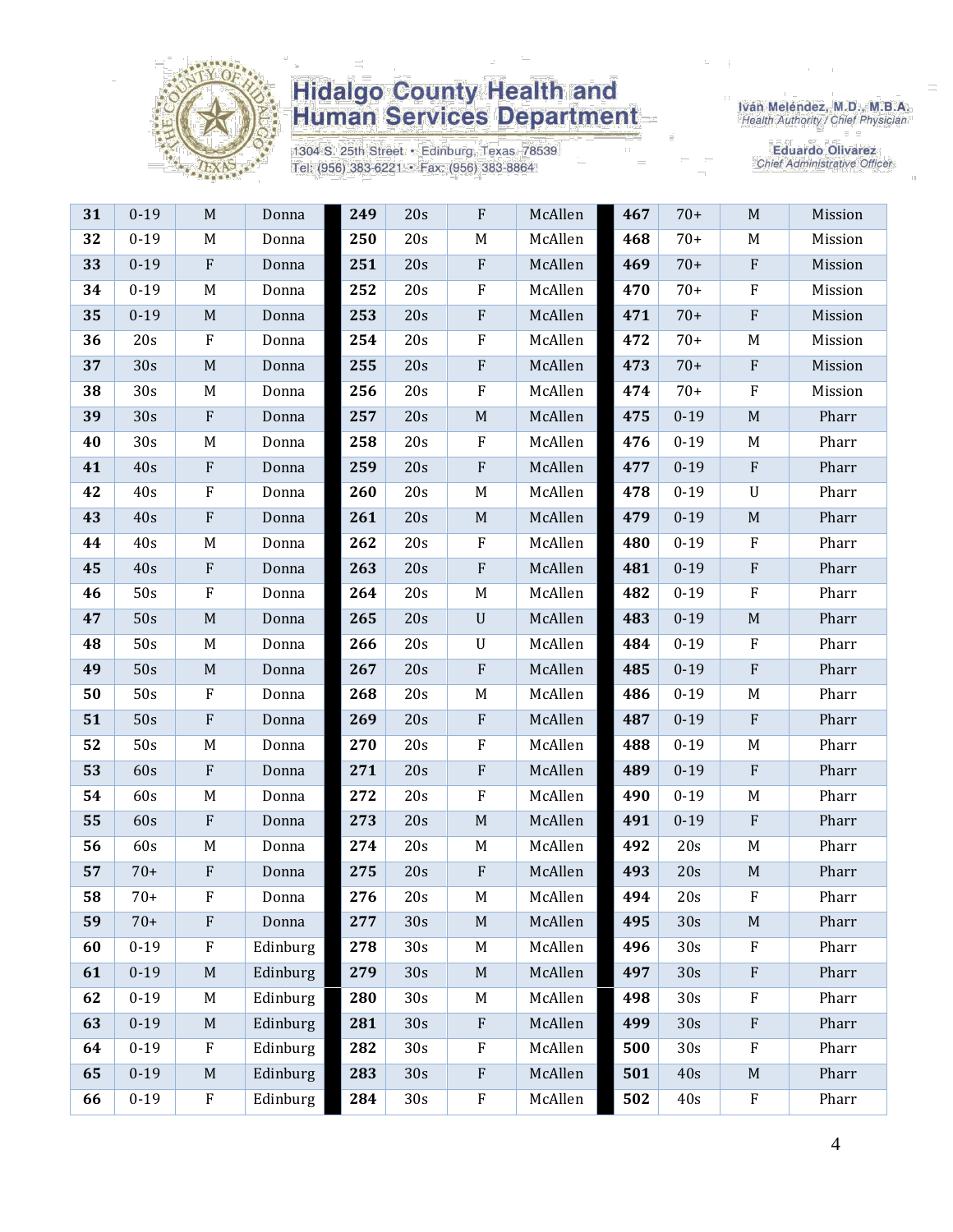

1304 S. 25th Street · Edinburg, Texas 78539 Tel: (956) 383-6221 · Fax: (956) 383-8864

Iván Meléndez, M.D., M.B.A.<br>Health Authority / Chief Physician

Eduardo Olivarez<br>Chief Administrative Officer

| 67  | $0-19$   | M                         | Edinburg | 285 | 30 <sub>s</sub> | F                         | McAllen | 503 | 40s             | F                         | Pharr    |
|-----|----------|---------------------------|----------|-----|-----------------|---------------------------|---------|-----|-----------------|---------------------------|----------|
| 68  | $0 - 19$ | M                         | Edinburg | 286 | 30s             | M                         | McAllen | 504 | 40s             | M                         | Pharr    |
| 69  | $0 - 19$ | $\mathbf M$               | Edinburg | 287 | 30s             | ${\bf F}$                 | McAllen | 505 | 40s             | $\rm F$                   | Pharr    |
| 70  | $0 - 19$ | $\rm F$                   | Edinburg | 288 | 30s             | $\rm F$                   | McAllen | 506 | 40s             | M                         | Pharr    |
| 71  | $0 - 19$ | ${\bf F}$                 | Edinburg | 289 | 40s             | ${\bf F}$                 | McAllen | 507 | 50s             | $\rm F$                   | Pharr    |
| 72  | $0 - 19$ | M                         | Edinburg | 290 | 40s             | ${\bf F}$                 | McAllen | 508 | 50s             | M                         | Pharr    |
| 73  | $0 - 19$ | $\boldsymbol{\mathrm{F}}$ | Edinburg | 291 | 40s             | ${\bf F}$                 | McAllen | 509 | 50s             | $\rm F$                   | Pharr    |
| 74  | $0 - 19$ | ${\bf F}$                 | Edinburg | 292 | $40s$           | $\mathbf M$               | McAllen | 510 | 50s             | $\rm F$                   | Pharr    |
| 75  | $0 - 19$ | M                         | Edinburg | 293 | 40s             | $\mathbf M$               | McAllen | 511 | 50s             | $\rm F$                   | Pharr    |
| 76  | $0 - 19$ | ${\bf F}$                 | Edinburg | 294 | 40s             | ${\bf F}$                 | McAllen | 512 | 50s             | $\rm F$                   | Pharr    |
| 77  | $0 - 19$ | $\mathbf M$               | Edinburg | 295 | 40s             | ${\bf F}$                 | McAllen | 513 | 50s             | $\rm F$                   | Pharr    |
| 78  | $0 - 19$ | M                         | Edinburg | 296 | 40s             | M                         | McAllen | 514 | 60s             | M                         | Pharr    |
| 79  | $0 - 19$ | $\mathbf M$               | Edinburg | 297 | 40s             | ${\bf F}$                 | McAllen | 515 | 60s             | $\rm F$                   | Pharr    |
| 80  | $0 - 19$ | $\mathbf M$               | Edinburg | 298 | 40s             | ${\bf F}$                 | McAllen | 516 | 60s             | $\rm F$                   | Pharr    |
| 81  | $0 - 19$ | $\rm F$                   | Edinburg | 299 | 40s             | ${\bf F}$                 | McAllen | 517 | $70+$           | $\rm F$                   | Pharr    |
| 82  | $0 - 19$ | ${\bf F}$                 | Edinburg | 300 | 40s             | M                         | McAllen | 518 | $70+$           | $\rm F$                   | Pharr    |
| 83  | $0 - 19$ | $\rm F$                   | Edinburg | 301 | 40s             | ${\bf F}$                 | McAllen | 519 | $70+$           | $\mathbf M$               | Pharr    |
| 84  | $0 - 19$ | $\rm F$                   | Edinburg | 302 | 40s             | $\mathbf M$               | McAllen | 520 | $70+$           | M                         | Pharr    |
| 85  | 20s      | ${\bf F}$                 | Edinburg | 303 | 40s             | $\boldsymbol{\mathrm{F}}$ | McAllen | 521 | $0 - 19$        | $\mathbf M$               | San Juan |
| 86  | 20s      | $\mathbf M$               | Edinburg | 304 | 40s             | ${\bf F}$                 | McAllen | 522 | $0 - 19$        | M                         | San Juan |
| 87  | 20s      | $\boldsymbol{\mathrm{F}}$ | Edinburg | 305 | 40s             | ${\bf F}$                 | McAllen | 523 | $0 - 19$        | $\mathbf M$               | San Juan |
| 88  | 20s      | $\mathbf F$               | Edinburg | 306 | 40s             | M                         | McAllen | 524 | $0 - 19$        | M                         | San Juan |
| 89  | 20s      | $\mathbf M$               | Edinburg | 307 | 40s             | ${\bf F}$                 | McAllen | 525 | $0 - 19$        | $\rm F$                   | San Juan |
| 90  | 20s      | $\rm F$                   | Edinburg | 308 | 40s             | $\mathbf M$               | McAllen | 526 | $0 - 19$        | M                         | San Juan |
| 91  | 20s      | ${\bf F}$                 | Edinburg | 309 | 40s             | $\mathbf M$               | McAllen | 527 | $0 - 19$        | $\,$ F                    | San Juan |
| 92  | 20s      | M                         | Edinburg | 310 | 40s             | M                         | McAllen | 528 | 20s             | $\rm F$                   | San Juan |
| 93  | 20s      | $\mathbf M$               | Edinburg | 311 | 50s             | $\rm F$                   | McAllen | 529 | 20s             | $\rm F$                   | San Juan |
| 94  | 20s      | ${\bf F}$                 | Edinburg | 312 | 50s             | $\mathbf M$               | McAllen | 530 | 20s             | ${\bf F}$                 | San Juan |
| 95  | 20s      | ${\bf F}$                 | Edinburg | 313 | 50s             | $\boldsymbol{\mathrm{F}}$ | McAllen | 531 | 30s             | ${\bf F}$                 | San Juan |
| 96  | 20s      | M                         | Edinburg | 314 | 50s             | ${\bf F}$                 | McAllen | 532 | 30 <sub>s</sub> | M                         | San Juan |
| 97  | 20s      | $\boldsymbol{\mathrm{F}}$ | Edinburg | 315 | 50s             | $\mathbf M$               | McAllen | 533 | 30s             | $\mathbf M$               | San Juan |
| 98  | 20s      | M                         | Edinburg | 316 | 50s             | F                         | McAllen | 534 | 30s             | $\mathbf{F}$              | San Juan |
| 99  | 30s      | $\mathbf M$               | Edinburg | 317 | 50s             | ${\bf F}$                 | McAllen | 535 | 30s             | $\boldsymbol{\mathrm{F}}$ | San Juan |
| 100 | 30s      | ${\bf F}$                 | Edinburg | 318 | 50s             | M                         | McAllen | 536 | 30 <sub>s</sub> | $\rm F$                   | San Juan |
| 101 | 30s      | ${\bf F}$                 | Edinburg | 319 | 50s             | $\rm F$                   | McAllen | 537 | 30s             | $\boldsymbol{\mathrm{F}}$ | San Juan |
| 102 | 30s      | M                         | Edinburg | 320 | 50s             | ${\bf F}$                 | McAllen | 538 | 30s             | $\mathbf F$               | San Juan |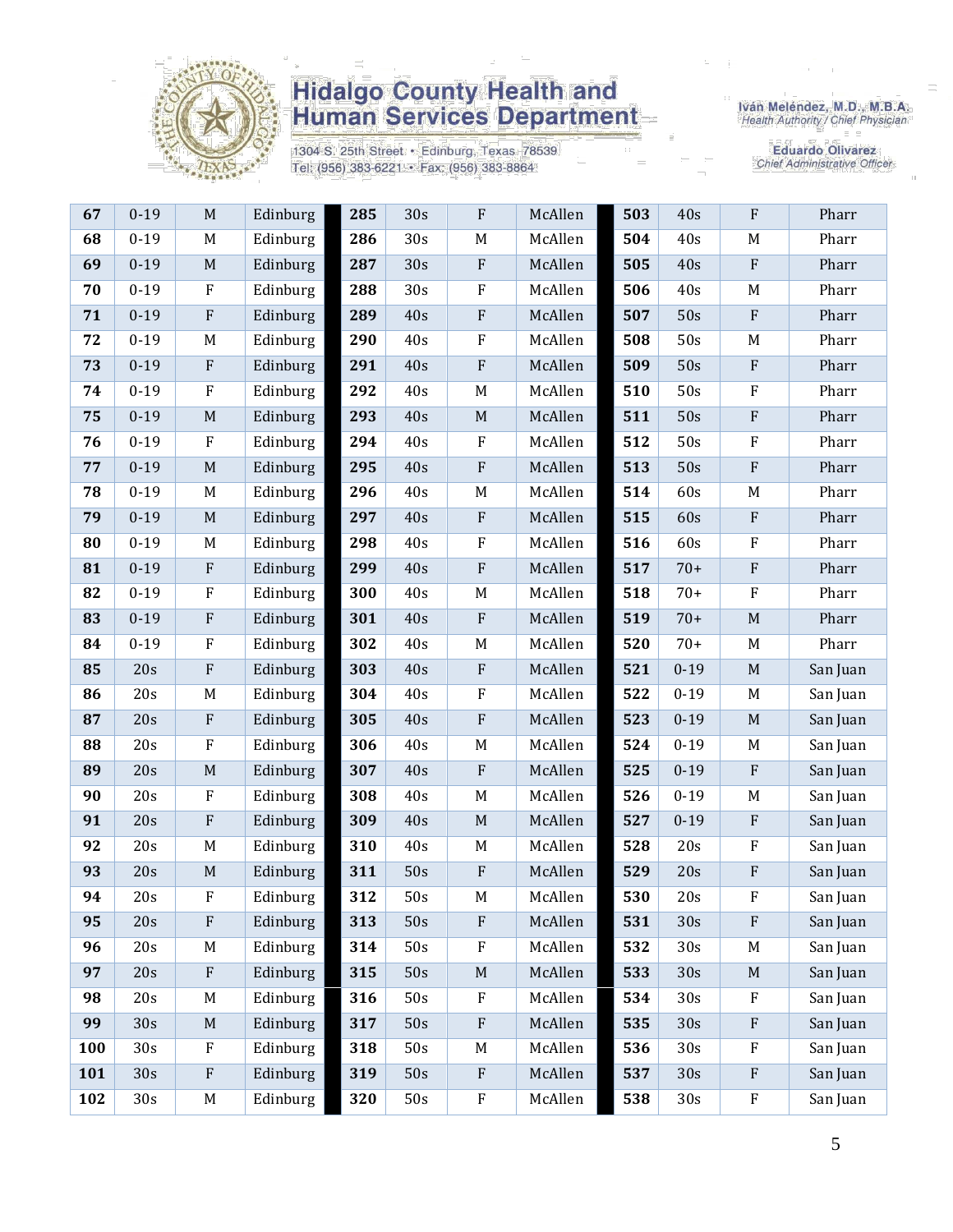

1304 S. 25th Street · Edinburg, Texas 78539 Tel: (956) 383-6221 · Fax: (956) 383-8864

Iván Meléndez, M.D., M.B.A.<br>Health Authority / Chief Physician

Eduardo Olivarez<br>Chief Administrative Officer

| 103 | 30s | $\mathbf M$               | Edinburg | 321 | 60s      | $\mathbf M$               | McAllen  | 539 | 40s      | $\mathbf M$               | San Juan    |
|-----|-----|---------------------------|----------|-----|----------|---------------------------|----------|-----|----------|---------------------------|-------------|
| 104 | 30s | $\rm F$                   | Edinburg | 322 | 60s      | $\rm F$                   | McAllen  | 540 | 40s      | F                         | San Juan    |
| 105 | 30s | $\rm F$                   | Edinburg | 323 | 60s      | $\mathbf M$               | McAllen  | 541 | 50s      | ${\bf F}$                 | San Juan    |
| 106 | 30s | M                         | Edinburg | 324 | 60s      | $M_{\odot}$               | McAllen  | 542 | 50s      | M                         | San Juan    |
| 107 | 30s | $\boldsymbol{\mathrm{F}}$ | Edinburg | 325 | 60s      | $\rm F$                   | McAllen  | 543 | 50s      | ${\bf F}$                 | San Juan    |
| 108 | 30s | $\mathbf F$               | Edinburg | 326 | 60s      | M                         | McAllen  | 544 | 60s      | $\boldsymbol{\mathrm{F}}$ | San Juan    |
| 109 | 30s | ${\bf F}$                 | Edinburg | 327 | 60s      | $\rm F$                   | McAllen  | 545 | 60s      | $\mathbf M$               | San Juan    |
| 110 | 30s | ${\bf F}$                 | Edinburg | 328 | 60s      | $\mathbf U$               | McAllen  | 546 | $70+$    | $\boldsymbol{\mathrm{F}}$ | San Juan    |
| 111 | 30s | $\rm F$                   | Edinburg | 329 | 60s      | $\rm F$                   | McAllen  | 547 | $70+$    | M                         | San Juan    |
| 112 | 30s | $\rm F$                   | Edinburg | 330 | 60s      | F                         | McAllen  | 548 | $70+$    | M                         | San Juan    |
| 113 | 30s | $\mathbf M$               | Edinburg | 331 | 60s      | $\rm F$                   | McAllen  | 549 | $0 - 19$ | $\rm F$                   | Undisclosed |
| 114 | 30s | ${\bf F}$                 | Edinburg | 332 | 60s      | $M_{\odot}$               | McAllen  | 550 | $0 - 19$ | $\boldsymbol{\mathrm{F}}$ | Undisclosed |
| 115 | 30s | $\rm F$                   | Edinburg | 333 | 60s      | $\boldsymbol{\mathrm{F}}$ | McAllen  | 551 | $0 - 19$ | $\mathbf M$               | Undisclosed |
| 116 | 30s | $\rm F$                   | Edinburg | 334 | 60s      | $\rm F$                   | McAllen  | 552 | $0 - 19$ | ${\bf F}$                 | Undisclosed |
| 117 | 30s | $\mathbf M$               | Edinburg | 335 | 60s      | $\mathbf M$               | McAllen  | 553 | $0 - 19$ | $\mathbf M$               | Undisclosed |
| 118 | 30s | M                         | Edinburg | 336 | $70+$    | M                         | McAllen  | 554 | $0 - 19$ | $\mathbf{F}$              | Undisclosed |
| 119 | 30s | M                         | Edinburg | 337 | $70+$    | $\rm F$                   | McAllen  | 555 | $0 - 19$ | $\mathbf M$               | Undisclosed |
| 120 | 30s | ${\bf F}$                 | Edinburg | 338 | $70+$    | $\rm F$                   | McAllen  | 556 | $0 - 19$ | M                         | Undisclosed |
| 121 | 40s | $\rm F$                   | Edinburg | 339 | $70+$    | $\rm F$                   | McAllen  | 557 | $0 - 19$ | M                         | Undisclosed |
| 122 | 40s | $\rm F$                   | Edinburg | 340 | $70+$    | M                         | McAllen  | 558 | $0 - 19$ | M                         | Undisclosed |
| 123 | 40s | $\mathbf M$               | Edinburg | 341 | $70+$    | $\rm F$                   | McAllen  | 559 | $0 - 19$ | M                         | Undisclosed |
| 124 | 40s | M                         | Edinburg | 342 | $70+$    | $\rm F$                   | McAllen  | 560 | $0 - 19$ | M                         | Undisclosed |
| 125 | 40s | $\mathbf M$               | Edinburg | 343 | $70+$    | $\mathbf M$               | McAllen  | 561 | $0 - 19$ | $\mathbf M$               | Undisclosed |
| 126 | 40s | M                         | Edinburg | 344 | $70+$    | $\rm F$                   | McAllen  | 562 | $0 - 19$ | $\boldsymbol{\mathrm{F}}$ | Undisclosed |
| 127 | 40s | $\mathbf M$               | Edinburg | 345 | $70+$    | $\rm F$                   | McAllen  | 563 | $0 - 19$ | ${\bf F}$                 | Undisclosed |
| 128 | 40s | ${\bf F}$                 | Edinburg | 346 | $0 - 19$ | $\mathbf M$               | Mercedes | 564 | $0 - 19$ | ${\bf F}$                 | Undisclosed |
| 129 | 40s | $\rm F$                   | Edinburg | 347 | $0 - 19$ | $\boldsymbol{\mathrm{F}}$ | Mercedes | 565 | $0 - 19$ | ${\bf F}$                 | Undisclosed |
| 130 | 40s | ${\bf F}$                 | Edinburg | 348 | $0 - 19$ | $\mathbf M$               | Mercedes | 566 | $0 - 19$ | M                         | Undisclosed |
| 131 | 40s | $\mathbf M$               | Edinburg | 349 | $0 - 19$ | $\mathbf M$               | Mercedes | 567 | $0 - 19$ | $\mathbf{F}$              | Undisclosed |
| 132 | 40s | F                         | Edinburg | 350 | $0 - 19$ | $\boldsymbol{F}$          | Mercedes | 568 | $0 - 19$ | M                         | Undisclosed |
| 133 | 40s | $\rm F$                   | Edinburg | 351 | $0 - 19$ | $\mathbf M$               | Mercedes | 569 | $0 - 19$ | $\mathbf M$               | Undisclosed |
| 134 | 40s | M                         | Edinburg | 352 | $0 - 19$ | $M_{\odot}$               | Mercedes | 570 | $0 - 19$ | M                         | Undisclosed |
| 135 | 40s | $\rm F$                   | Edinburg | 353 | $0 - 19$ | $\rm F$                   | Mercedes | 571 | $0 - 19$ | ${\bf F}$                 | Undisclosed |
| 136 | 40s | M                         | Edinburg | 354 | $0 - 19$ | $\rm F$                   | Mercedes | 572 | $0 - 19$ | M                         | Undisclosed |
| 137 | 40s | $\mathbf M$               | Edinburg | 355 | $0 - 19$ | $\mathbf M$               | Mercedes | 573 | $0 - 19$ | $\rm F$                   | Undisclosed |
| 138 | 40s | ${\bf F}$                 | Edinburg | 356 | $0 - 19$ | $\rm F$                   | Mercedes | 574 | $0 - 19$ | M                         | Undisclosed |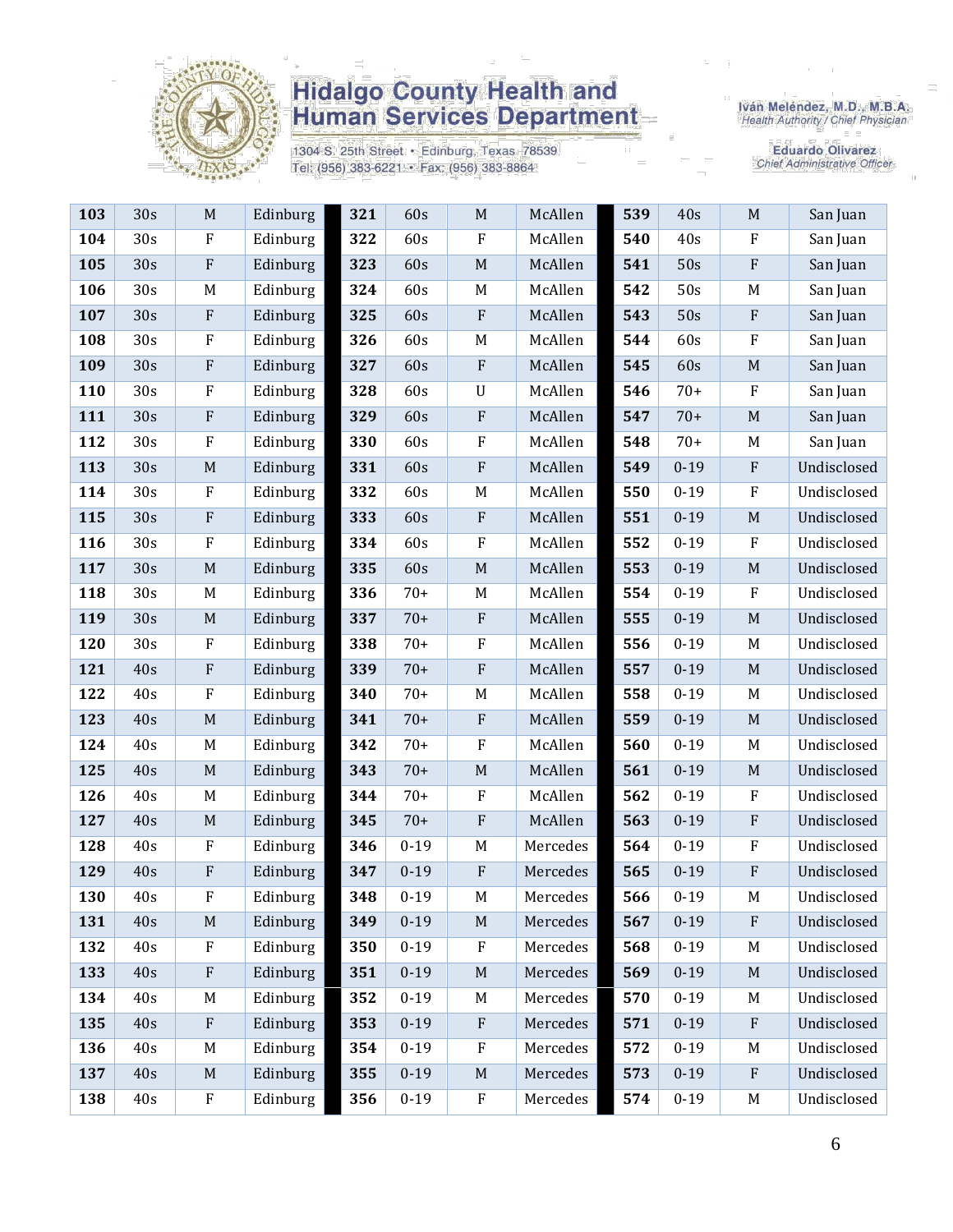

1304 S. 25th Street · Edinburg, Texas 78539 Tel: (956) 383-6221 · Fax: (956) 383-8864

Iván Meléndez, M.D., M.B.A.<br>Health Authority / Chief Physician

**Eduardo Olivarez** Chief Administrative Officer

| 139 | 40s | M            | Edinburg | 357 | $0 - 19$ | $\mathbf M$ | Mercedes | 575 | 20s   | $\mathbf{F}$ | Undisclosed |
|-----|-----|--------------|----------|-----|----------|-------------|----------|-----|-------|--------------|-------------|
| 140 | 40s | $\mathbf{F}$ | Edinburg | 358 | 20s      | $\mathbf M$ | Mercedes | 576 | 20s   | M            | Undisclosed |
| 141 | 40s | M            | Edinburg | 359 | 30s      | M           | Mercedes | 577 | 20s   | $\rm F$      | Undisclosed |
| 142 | 40s | $\mathbf{F}$ | Edinburg | 360 | 30s      | $\rm F$     | Mercedes | 578 | 20s   | M            | Undisclosed |
| 143 | 50s | $\rm F$      | Edinburg | 361 | 30s      | $\mathbf M$ | Mercedes | 579 | 20s   | M            | Undisclosed |
| 144 | 50s | M            | Edinburg | 362 | 30s      | $\rm F$     | Mercedes | 580 | 20s   | $\mathbf{F}$ | Undisclosed |
| 145 | 50s | $\mathbf{F}$ | Edinburg | 363 | 40s      | $\rm F$     | Mercedes | 581 | 20s   | $\rm F$      | Undisclosed |
| 146 | 50s | M            | Edinburg | 364 | 40s      | ${\bf F}$   | Mercedes | 582 | 20s   | M            | Undisclosed |
| 147 | 50s | $\rm F$      | Edinburg | 365 | 40s      | $\rm F$     | Mercedes | 583 | 20s   | M            | Undisclosed |
| 148 | 50s | $\mathbf{F}$ | Edinburg | 366 | 50s      | M           | Mercedes | 584 | 20s   | M            | Undisclosed |
| 149 | 50s | M            | Edinburg | 367 | 50s      | $M_{\odot}$ | Mercedes | 585 | 20s   | $\mathbf{F}$ | Undisclosed |
| 150 | 50s | $\mathbf{F}$ | Edinburg | 368 | 50s      | $\rm F$     | Mercedes | 586 | 30s   | M            | Undisclosed |
| 151 | 50s | $\rm F$      | Edinburg | 369 | 50s      | ${\bf F}$   | Mercedes | 587 | 30s   | M            | Undisclosed |
| 152 | 50s | $\mathbf F$  | Edinburg | 370 | 50s      | $\rm F$     | Mercedes | 588 | 30s   | M            | Undisclosed |
| 153 | 50s | $\rm F$      | Edinburg | 371 | 50s      | $\rm F$     | Mercedes | 589 | 30s   | $\mathbf{F}$ | Undisclosed |
| 154 | 50s | M            | Edinburg | 372 | 50s      | $\rm F$     | Mercedes | 590 | 30s   | M            | Undisclosed |
| 155 | 50s | $\mathbf M$  | Edinburg | 373 | 60s      | $\mathbf M$ | Mercedes | 591 | 30s   | M            | Undisclosed |
| 156 | 50s | M            | Edinburg | 374 | $70+$    | $M_{\rm}$   | Mercedes | 592 | 30s   | M            | Undisclosed |
| 157 | 50s | $\rm F$      | Edinburg | 375 | $70+$    | $\rm F$     | Mercedes | 593 | 30s   | $\mathbf M$  | Undisclosed |
| 158 | 50s | $\mathbf{F}$ | Edinburg | 376 | $0 - 19$ | $\rm F$     | Mission  | 594 | 30s   | M            | Undisclosed |
| 159 | 50s | M            | Edinburg | 377 | $0 - 19$ | $\rm F$     | Mission  | 595 | 40s   | $\rm F$      | Undisclosed |
| 160 | 50s | M            | Edinburg | 378 | $0 - 19$ | $M_{\rm}$   | Mission  | 596 | 40s   | M            | Undisclosed |
| 161 | 50s | $\rm F$      | Edinburg | 379 | $0 - 19$ | M           | Mission  | 597 | 40s   | $\rm F$      | Undisclosed |
| 162 | 50s | $\mathbf{F}$ | Edinburg | 380 | $0 - 19$ | $\rm F$     | Mission  | 598 | 40s   | M            | Undisclosed |
| 163 | 50s | $\mathbf{F}$ | Edinburg | 381 | $0 - 19$ | $\rm F$     | Mission  | 599 | 40s   | $\mathbf{F}$ | Undisclosed |
| 164 | 60s | M            | Edinburg | 382 | $0 - 19$ | $\rm F$     | Mission  | 600 | 40s   | $\mathbf{F}$ | Undisclosed |
| 165 | 60s | $\rm F$      | Edinburg | 383 | $0 - 19$ | $\mathbf M$ | Mission  | 601 | 50s   | $\mathbf M$  | Undisclosed |
| 166 | 60s | F            | Edinburg | 384 | $0-19$   | F           | Mission  | 602 | 50s   | M            | Undisclosed |
| 167 | 60s | $\mathbf M$  | Edinburg | 385 | $0 - 19$ | $\mathbf M$ | Mission  | 603 | 50s   | $\mathbf{F}$ | Undisclosed |
| 168 | 60s | M            | Edinburg | 386 | $0 - 19$ | $\rm F$     | Mission  | 604 | 50s   | $\mathbf{F}$ | Undisclosed |
| 169 | 60s | $\rm F$      | Edinburg | 387 | $0 - 19$ | $\mathbf M$ | Mission  | 605 | 50s   | M            | Undisclosed |
| 170 | 60s | $\rm F$      | Edinburg | 388 | $0 - 19$ | $\rm F$     | Mission  | 606 | 60s   | M            | Undisclosed |
| 171 | 60s | ${\bf F}$    | Edinburg | 389 | $0 - 19$ | $\mathbf M$ | Mission  | 607 | 60s   | $\rm F$      | Undisclosed |
| 172 | 60s | M            | Edinburg | 390 | $0 - 19$ | M           | Mission  | 608 | 60s   | $_{\rm F}$   | Undisclosed |
| 173 | 60s | M            | Edinburg | 391 | $0 - 19$ | $\rm F$     | Mission  | 609 | 60s   | M            | Undisclosed |
| 174 | 60s | M            | Edinburg | 392 | $0 - 19$ | $\mathbf M$ | Mission  | 610 | $70+$ | M            | Undisclosed |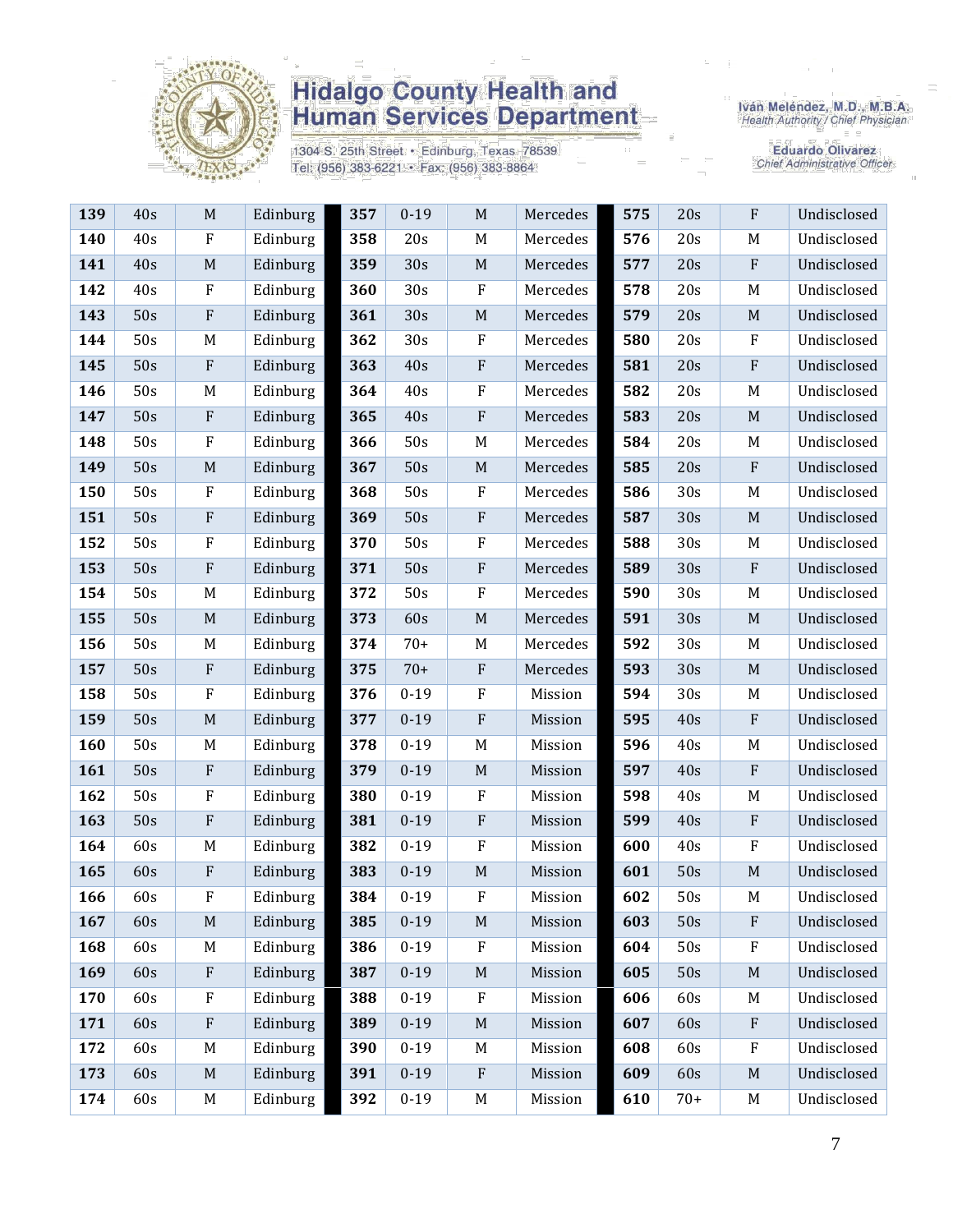

1304 S. 25th Street · Edinburg, Texas 78539 Tel: (956) 383-6221 · Fax: (956) 383-8864

Iván Meléndez, M.D., M.B.A.<br>Health Authority / Chief Physician

**Eduardo Olivarez** Chief Administrative Officer

| 175 | 60s      | ${\bf F}$                 | Edinburg | 393 | $0 - 19$ | $\rm F$     | Mission | 611 | $70+$    | ${\bf F}$        | Undisclosed |
|-----|----------|---------------------------|----------|-----|----------|-------------|---------|-----|----------|------------------|-------------|
| 176 | 60s      | $\mathbf M$               | Edinburg | 394 | $0 - 19$ | $\mathbf M$ | Mission | 612 | $70+$    | M                | Undisclosed |
| 177 | 60s      | $\mathbf M$               | Edinburg | 395 | $0 - 19$ | $\rm F$     | Mission | 613 | $70+$    | $\rm F$          | Undisclosed |
| 178 | $70+$    | $\rm F$                   | Edinburg | 396 | $0 - 19$ | M           | Mission | 614 | $70+$    | M                | Undisclosed |
| 179 | $70+$    | $\boldsymbol{\mathrm{F}}$ | Edinburg | 397 | $0 - 19$ | $\mathbf M$ | Mission | 615 | $0 - 19$ | $\mathbf M$      | Weslaco     |
| 180 | $70+$    | M                         | Edinburg | 398 | $0 - 19$ | $\mathbf M$ | Mission | 616 | $0 - 19$ | $\mathbf M$      | Weslaco     |
| 181 | $70+$    | ${\bf F}$                 | Edinburg | 399 | $0 - 19$ | $\mathbf M$ | Mission | 617 | $0 - 19$ | $\rm F$          | Weslaco     |
| 182 | $70+$    | $\rm F$                   | Edinburg | 400 | $0 - 19$ | M           | Mission | 618 | $0 - 19$ | ${\bf F}$        | Weslaco     |
| 183 | $70+$    | $\boldsymbol{\mathrm{F}}$ | Edinburg | 401 | $0 - 19$ | ${\bf F}$   | Mission | 619 | $0 - 19$ | $\mathbf M$      | Weslaco     |
| 184 | $70+$    | $\rm F$                   | Edinburg | 402 | $0 - 19$ | $\rm F$     | Mission | 620 | 20s      | M                | Weslaco     |
| 185 | $0 - 19$ | $\rm F$                   | Hidalgo  | 403 | 20s      | $\rm F$     | Mission | 621 | 20s      | $\rm F$          | Weslaco     |
| 186 | $0 - 19$ | M                         | Hidalgo  | 404 | 20s      | M           | Mission | 622 | 20s      | M                | Weslaco     |
| 187 | $0 - 19$ | $\mathbf M$               | Hidalgo  | 405 | 20s      | $\mathbf M$ | Mission | 623 | 20s      | $\mathbf M$      | Weslaco     |
| 188 | $0 - 19$ | $\rm F$                   | Hidalgo  | 406 | 20s      | $M_{\odot}$ | Mission | 624 | 20s      | ${\bf F}$        | Weslaco     |
| 189 | $0 - 19$ | $\mathbf M$               | Hidalgo  | 407 | 20s      | $\mathbf M$ | Mission | 625 | 20s      | $\rm F$          | Weslaco     |
| 190 | $0 - 19$ | $\mathbf M$               | Hidalgo  | 408 | 20s      | M           | Mission | 626 | 20s      | M                | Weslaco     |
| 191 | $0 - 19$ | $\mathbf M$               | Hidalgo  | 409 | 20s      | ${\bf F}$   | Mission | 627 | 30s      | $\rm F$          | Weslaco     |
| 192 | $0 - 19$ | $\mathbf F$               | Hidalgo  | 410 | 20s      | $\rm F$     | Mission | 628 | 30s      | M                | Weslaco     |
| 193 | $0 - 19$ | $\mathbf M$               | Hidalgo  | 411 | 20s      | $\mathbf M$ | Mission | 629 | 30s      | $\rm F$          | Weslaco     |
| 194 | $0 - 19$ | $\rm F$                   | Hidalgo  | 412 | 20s      | $\rm F$     | Mission | 630 | 30s      | M                | Weslaco     |
| 195 | 20s      | $\rm F$                   | Hidalgo  | 413 | 20s      | $\mathbf M$ | Mission | 631 | 30s      | $\mathbf M$      | Weslaco     |
| 196 | 30s      | $\rm F$                   | Hidalgo  | 414 | 20s      | M           | Mission | 632 | 40s      | M                | Weslaco     |
| 197 | 30s      | $\rm F$                   | Hidalgo  | 415 | 20s      | $\mathbf M$ | Mission | 633 | 40s      | $\rm F$          | Weslaco     |
| 198 | 40s      | $\rm F$                   | Hidalgo  | 416 | 20s      | $\rm F$     | Mission | 634 | 40s      | $\rm F$          | Weslaco     |
| 199 | 40s      | $\mathbf M$               | Hidalgo  | 417 | 20s      | $\mathbf M$ | Mission | 635 | 40s      | $\mathbf M$      | Weslaco     |
| 200 | 40s      | $\rm F$                   | Hidalgo  | 418 | 30s      | $\rm F$     | Mission | 636 | 40s      | $\rm F$          | Weslaco     |
| 201 | 40s      | $\mathbf M$               | Hidalgo  | 419 | 30s      | $\mathbf M$ | Mission | 637 | 40s      | ${\bf F}$        | Weslaco     |
| 202 | 40s      | F                         | Hidalgo  | 420 | 30s      | $\mathbf M$ | Mission | 638 | 40s      | M                | Weslaco     |
| 203 | 50s      | $\rm F$                   | Hidalgo  | 421 | 30s      | ${\bf F}$   | Mission | 639 | 40s      | $\rm F$          | Weslaco     |
| 204 | 50s      | $\rm F$                   | Hidalgo  | 422 | 30s      | $\rm F$     | Mission | 640 | 40s      | $\rm F$          | Weslaco     |
| 205 | 50s      | $\rm F$                   | Hidalgo  | 423 | 30s      | $\rm F$     | Mission | 641 | 40s      | M                | Weslaco     |
| 206 | 50s      | $\rm F$                   | Hidalgo  | 424 | 30s      | M           | Mission | 642 | 40s      | $\rm F$          | Weslaco     |
| 207 | 50s      | $\boldsymbol{\mathrm{F}}$ | Hidalgo  | 425 | 30s      | ${\bf F}$   | Mission | 643 | 50s      | $\mathbf M$      | Weslaco     |
| 208 | 50s      | M                         | Hidalgo  | 426 | 30s      | M           | Mission | 644 | 50s      | $\boldsymbol{F}$ | Weslaco     |
| 209 | 50s      | $\rm F$                   | Hidalgo  | 427 | 30s      | $\mathbf M$ | Mission | 645 | 50s      | F                | Weslaco     |
| 210 | 50s      | M                         | Hidalgo  | 428 | 30s      | $\rm F$     | Mission | 646 | 50s      | ${\bf F}$        | Weslaco     |